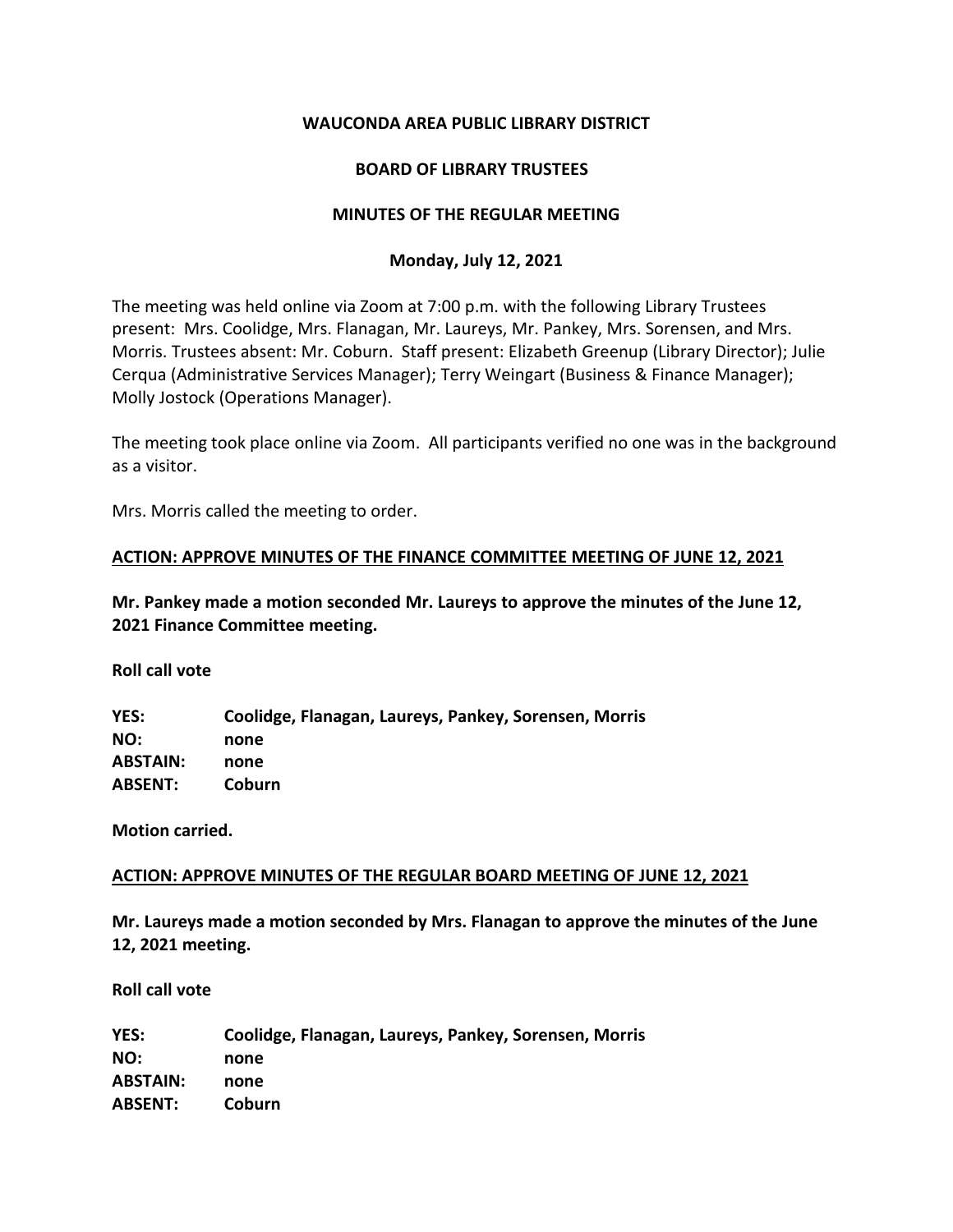**Motion carried.**

### **ACTION: FINANCIAL REPORTS AND PAYMENT OF BILLS**

**Mrs. Flanagan made a motion seconded by Mrs. Sorensen to accept the bills and to pay the bills as presented**.

**Roll call vote** 

**YES: Coolidge, Flanagan, Laureys, Pankey, Sorensen, Morris NO: none ABSTAIN: none ABSENT: Coburn**

#### **Motion carried.**

#### **LIBRARY USAGE, LIBRARY DIRECTOR AND DEPARTMENTAL REPORTS**

Ms. Greenup indicated that library usage is up from May. June is the start of summer reading and the pattern usually shows an increase in June. E- content is still holding strong and we hit the 5,000 mark this month.

Mrs. Sorensen asked why, under library technology, why the statistics show the "up or down over JUN 20" as zero. Ms. Greenup responded that this is because there was no data collected last year due to the pandemic.

Ms. Greenup provided an update on the evaluation of the HVAC system.

Ms. Greenup advised the website redesign is still on track for completion in December.

Ms. Greenup stated the exterior painting project produced quotes for project cost and the library has decided to table this project until next year.

Ms. Greenup informed the board that the parking lot is being seal coated today and tomorrow.

Ms. Greenup mentioned that an estimate for shelving was received and initial planning initiated.

Ms. Greenup said the audit starts tomorrow.

Ms. Greenup gave a staffing update on the employment health of the facility and the reasons surrounding the departure of some of the staff. One of the more recent notices for retirement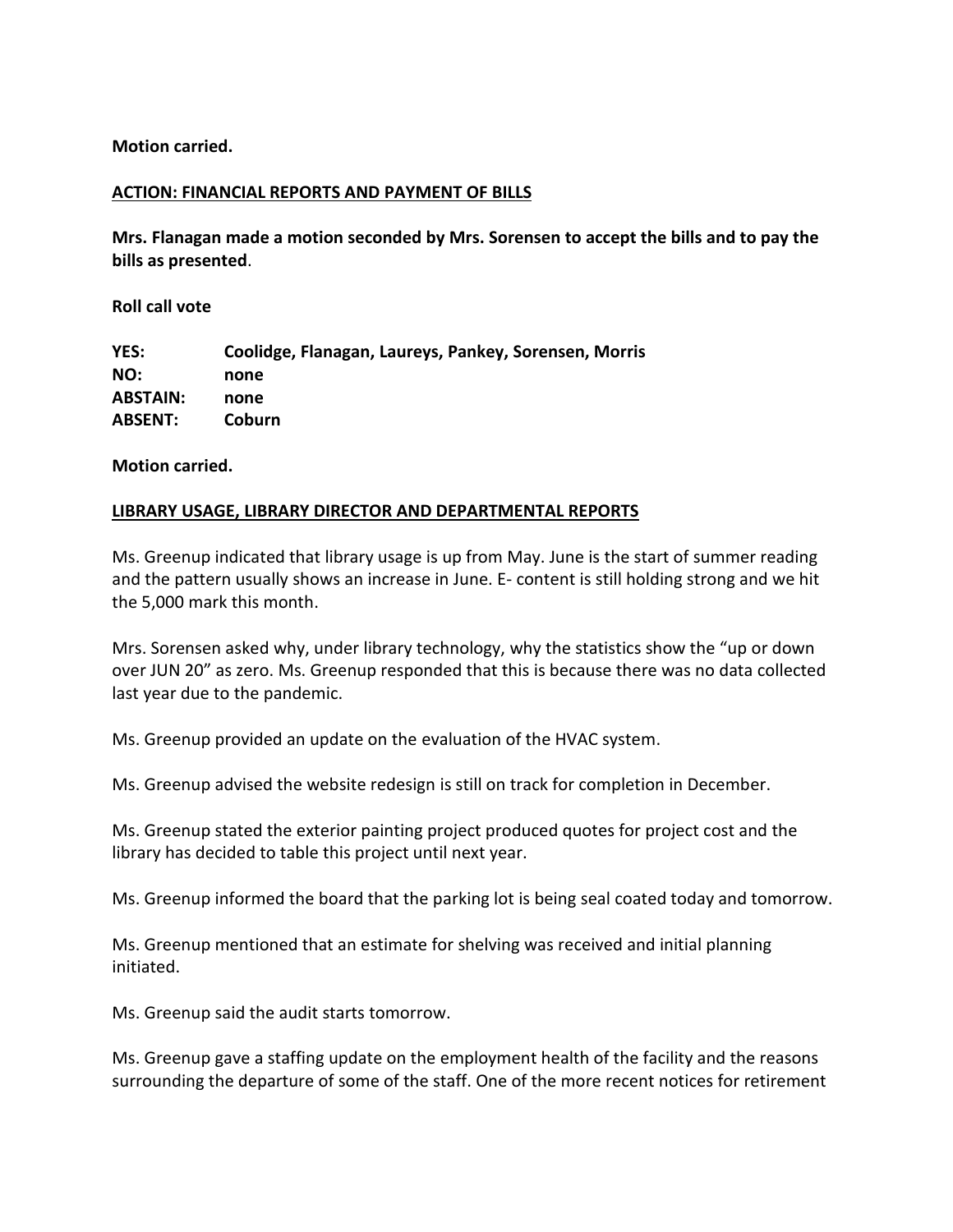came from the Administrative Assistant who was an essential member of the team and will be sorely missed.

Mr. Laureys asked if exit interviews are regularly performed.

Ms. Greenup responded that managers perform these interviews and additionally instituted monthly "check-ins" to gage workplace satisfaction and/or recommendations for improvement. Oft times employees submitting their resignation is due to selling homes and moving away.

Ms. Jostock mirrored Ms Greenup's statements, expressing that many positive reviews are received and insight gained through the exit interviews.

General consensus is that refinishing the airplane is too expensive at this time given the quotes received and shared with Mrs. Coolidge and Mr. Laureys.

Ms. Greenup informed the board that she is bringing back the light bright in Kid City next week.

Ms. Greenup advised the "Touch it" requires updates so those are in process and it will be reopened upon completion.

Mrs. Coolidge asked that ads not be a part of the "touch it".

Ms. Greenup responded that the apps used are bought in order to avoid ads.

Ms. Greenup expanded on current outreach initiatives starting with the Farmers' Market; which allowed the library to converse with 190 people. This will be part of a 2-year plan to expand the library's reach.

Mrs. Sorensen asked about using "Sign Up Genius" to track board volunteer interest and involvement.

Mrs. Flanagan spoke from her working experience, saying having a secondary contact point like "Sign Up Genius" may add to Ms. Greenup's workload and it may be best to contact her directly via email in case board members are interested in volunteering for events.

Ms. Greenup mentioned the Lake County States Attorney's Office has been contacting libraries to designate an auditor for whistleblowing activity. The Wauconda Library Attorney advised that the Attorney's Office is required to investigate claims and for the library to assign an auditor is duplicative.

Mrs. Coolidge asked what a whistleblower concept in auditing is.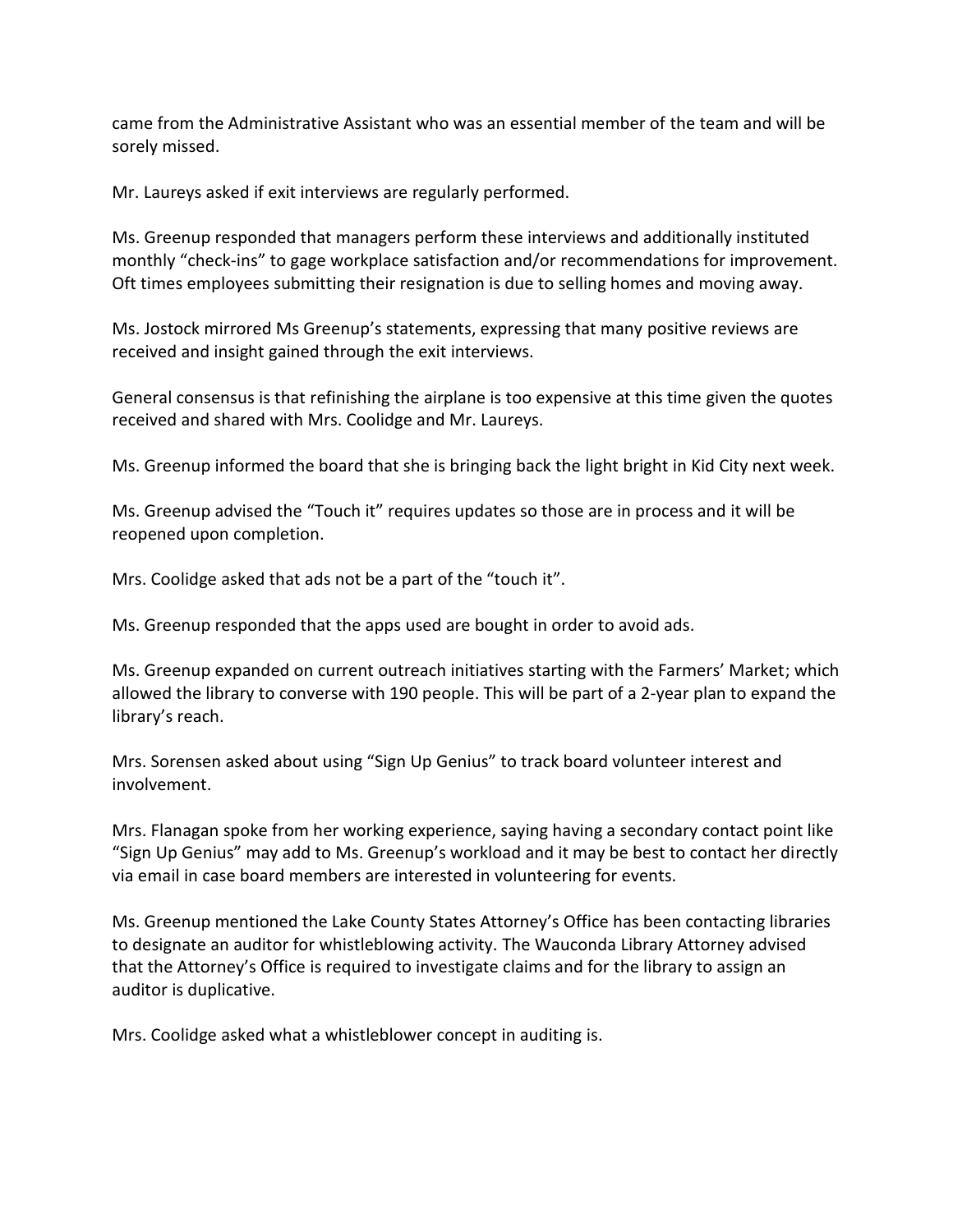Ms. Greenup responded that if someone has a complaint and they file with States Attorney, that office wanted the library to set up a person in house to investigate on behalf of the States Attorney.

Ms. Greenup gave an update on the current status of the foundation and the thought is to keep it alive but fully institute the foundation in its glory in a couple years.

Mrs. Sorensen asked if the Foundation dealings could be a subcommittee of the Library Board.

Ms. Greenup answered, it cannot

Mr. Laureys offered to reach out to individuals he may know that could meet once a year to fulfill the Foundation responsibilities.

Mr. Laureys inquired if the library still has an ILA revenue source for employee giving.

Ms. Greenup responded that it does.

Mrs. Sorensen asked if there is an update on acquiring a new library van update

Ms. Greenup responded that there are no vans available at this time given the microchip shortage but this project is still on the radar, awaiting conditions to improve.

#### **COMMITTEE REPORTS**

None.

# **NEW BUSINESS**

#### **ACTION: FY21/22 SPENDING PLAN**

# **Mrs. Coolidge made a motion seconded by Mr. Laureys to approve the FY21/22 Spending Plan.**

Mrs. Coolidge asked if this action coincides with the Budget & Appropriations Decision. Ms. Greenup responded that the Budget & Appropriations discussion and approval will take place at a later date.

Mr. Laureys thanked Ms. Weingart for her hard work on this.

# **Roll call vote**

| YES:            | Coolidge, Flanagan, Laureys, Pankey, Sorensen, Morris |
|-----------------|-------------------------------------------------------|
| NO:             | none                                                  |
| <b>ABSTAIN:</b> | none                                                  |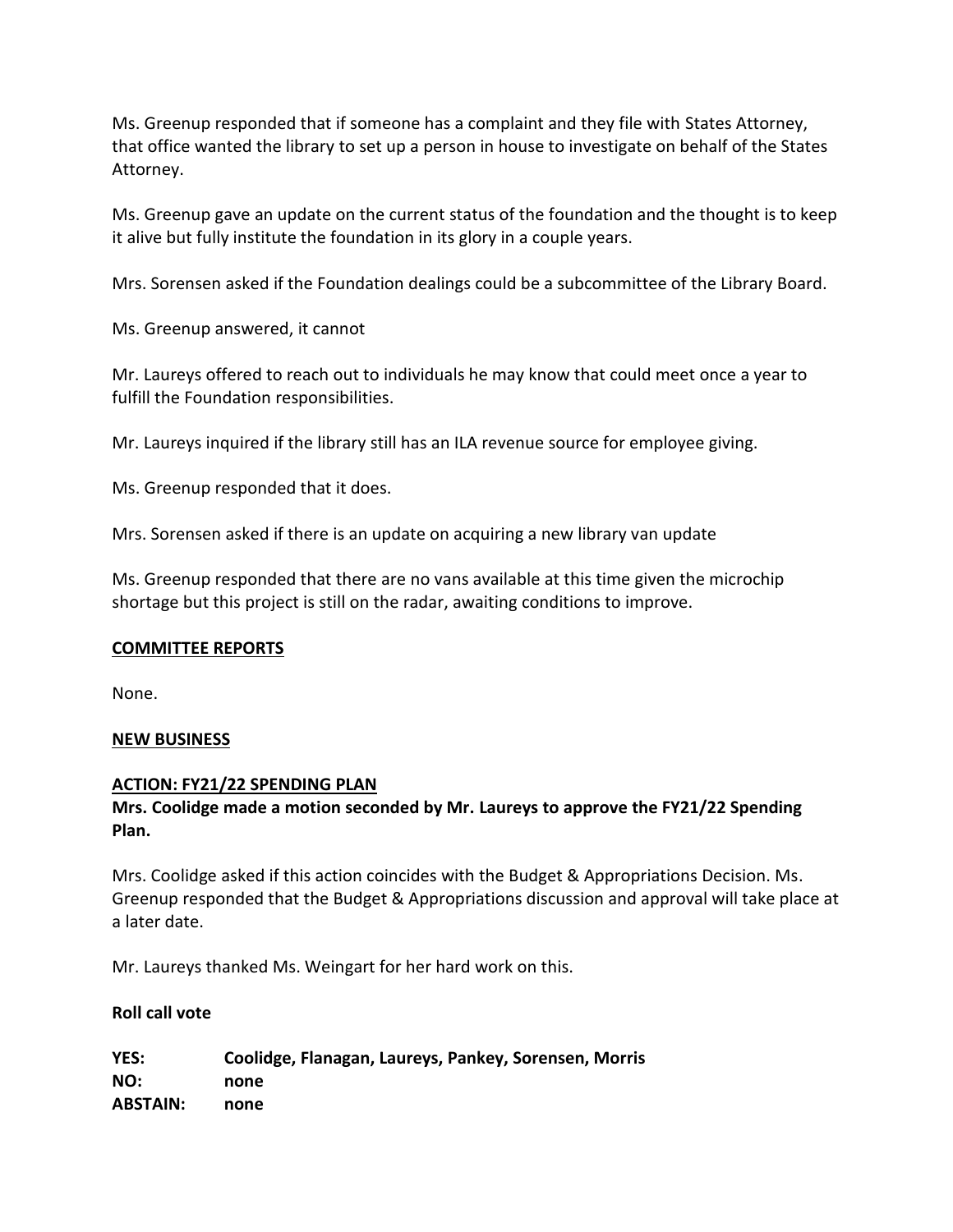### **ABSENT: Coburn**

**Motion carried.**

# **ACTION: REVISED CIRCULATION POLICY TO REFLECT FINE FREE**

**Mrs. Flanagan made a motion seconded by Mr. Pankey to approve revised circulation policy to reflect fine free as presented.**

This policy will not exempt patrons from recovering lost items. Patrons are still being charged for lost items but not being charged the additional fines on top of this charge.

With the current auto renewal system allowing 2 renewals, patrons can hold an item for a total of 9 weeks.

### **Roll call vote**

| YES:            | Coolidge, Flanagan, Laureys, Pankey, Sorensen, Morris |
|-----------------|-------------------------------------------------------|
| NO:             | none                                                  |
| <b>ABSTAIN:</b> | none                                                  |
| <b>ABSENT:</b>  | <b>Coburn</b>                                         |

#### **ACTION: ONE-TIME FINE AMNESTY**

# **Mrs. Flanagan made a motion seconded by Mrs. Sorensen to approve the one-time fine amnesty as presented.**

Polaris charging \$1,000 to the library to pull the data to wipe the overdue fines instead of manually wiping person by person in house.

# **Roll call vote**

**YES: Coolidge, Flanagan, Laureys, Pankey, Sorensen, Morris NO: none ABSTAIN: none ABSENT: Coburn**

#### **DISCUSSION: TENTATIVE BUDGET & APPROPRIATION**

# **Mrs. Flanagan made a motion seconded by Mrs. Sorensen to approve the Purchasing Policy as presented.**

Have to approve the tentative Budget & Appropriation at the August meeting in order to present it at the public hearing in September. Final approval will take place at the September board meeting shortly after the hearing.